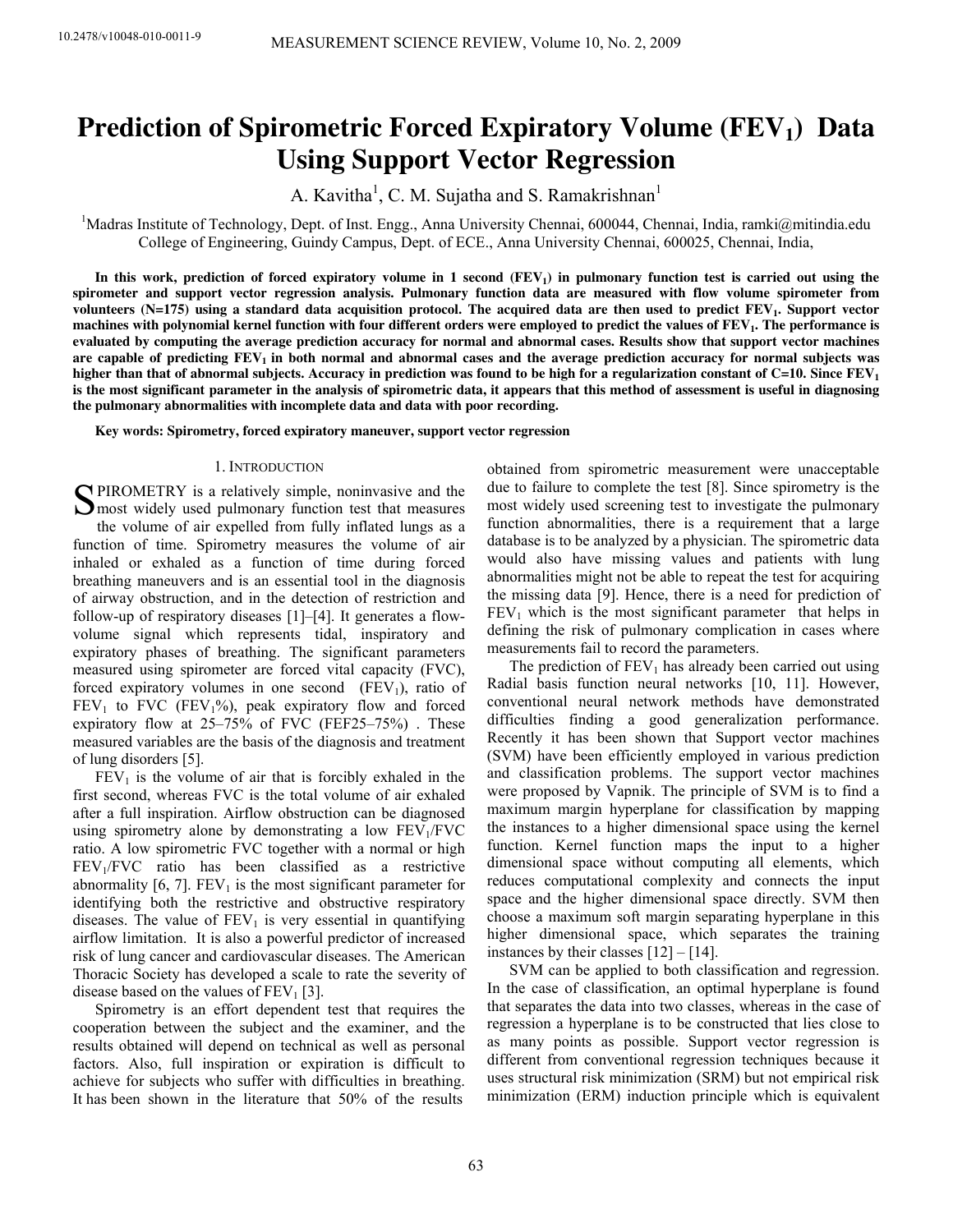to minimizing an upper bound on the generalization error and not the training error. Due to this feature it is expected to perform better than conventional techniques which may suffer from possible overfitting. SVM have other desirable properties such as efficient solutions, relatively few adjustable parameters and the interchangeable use of kernel functions [15] –[18]. In this work, an attempt has been made to predict  $FEV<sub>1</sub>$  using support vector machines and the results are validated using the average prediction error statistics.

## 2. METHODOLOGY

For the present study, 175 adult volunteers (normal  $=$  55, abnormal = 50, validation=70) are considered. Spirometric measurements are done with volumetric transducer as it has proven accuracy and stability. The acceptability and reproducibility criterion were adopted as per the recommendation given by the American Thoracic Society [19]. The parameters obtained from the spirometer are subjected to support vector machines. The training dataset included all the measured parameters and the details of the parameters obtained are provided elsewhere [10]. Support vector regression with polynomial kernel is employed in the prediction of  $FEV<sub>1</sub>$  values. Regression estimates a function based on a given set. Hence, given a set of data

$$
G=(x_i,a_i)_{i=1}^N
$$

where  $x_i$  is the input vector,  $a_i$  is the actual value, and  $N$  is the total number of data patterns, the SVM regression function is

$$
y = f(x) = w_i \varphi_i(x) + b
$$

where  $\varphi_i(x)$  is the feature of inputs *x*, and both  $w_i$  and *b* are coefficients which are estimated by minimizing the regularized risk function,

$$
R(C) = C \frac{1}{N} \sum_{i=1}^{N} L_{\varepsilon}(d_i, y) + \frac{1}{2} ||w||^2
$$

where,

$$
L_{\varepsilon}\left(d_{i}, y_{i}\right) = \begin{cases} |d_{i} - y_{i}| - \varepsilon, |d_{i} - y_{i}| \geq \varepsilon\\ 0, else \end{cases}
$$

is called the  $\varepsilon$  - insensitive loss function,  $d_i$  is the actual value at period  $i$  and  $y_i$  is the estimated value at period  $i$  and

$$
\frac{1}{2}||w||^2
$$

is the norm of the governing equation. The term C is the regularization constant which specifies the trade-off between the empirical risk and the model flatness. An optimal desired weights vector of the regression hyperplane is represented as

$$
w^* = \sum_{i=1}^N (\alpha_i - \alpha_i^*) K(x_i, x_j)
$$

where  $\alpha_i$  and  $\alpha_i^*$  are the Lagrangian multipliers. And the regression function is

$$
f(x, \alpha_i, \alpha_i^*) = \sum_{i=1}^N (\alpha_i - \alpha_i^*) K(x_i, x_j) + b
$$

Here,  $K(x_i, x_j)$  is called the kernel function. The value of the kernel equals the inner product of two vectors  $x_i$  and  $x_j$  in the feature space  $\varphi(x_i)$  and  $\varphi(x_j)$ , i.e.,  $K(x_i, x_j)$ 

 $\varphi(x_i) \cdot \varphi(x_i)$ .

An inner product in feature space has an equivalent kernel in input space,

$$
K(x_i, x_j) = \langle \phi(x_i), \phi(x_j) \rangle
$$

The polynomial kernel [20, 21] of the form,

$$
K(x,x') = \langle x,x' \rangle^d
$$

 is employed in the prediction and the performance of the regression model is analyzed by varying the order d of the polynomial.

In this work, the most significant parameter  $FEV<sub>1</sub>$  is predicted for 70 test data by training the support vector machine with 105 spirometric data. The regularization constant C is varied from 1 to 10 and the accuracy in prediction of  $FEV<sub>1</sub>$  is estimated. Average prediction accuracy for normal and abnormal subjects is calculated for various orders of the kernel function performance of prediction and is evaluated by calculating the accuracy in the prediction of  $FEV<sub>1</sub>$ . The accuracy in prediction is compared for three chosen values and regularization constants.

#### 3. RESULTS AND DISCUSSION

The typical responses of a spirometer showing the variation of airflow with lung volume for normal, obstructive and restrictive subjects are presented in Fig.  $1(a)$ ,  $1(b)$  and  $1(c)$ respectively.



obstructive (b) and restrictive (c) subjects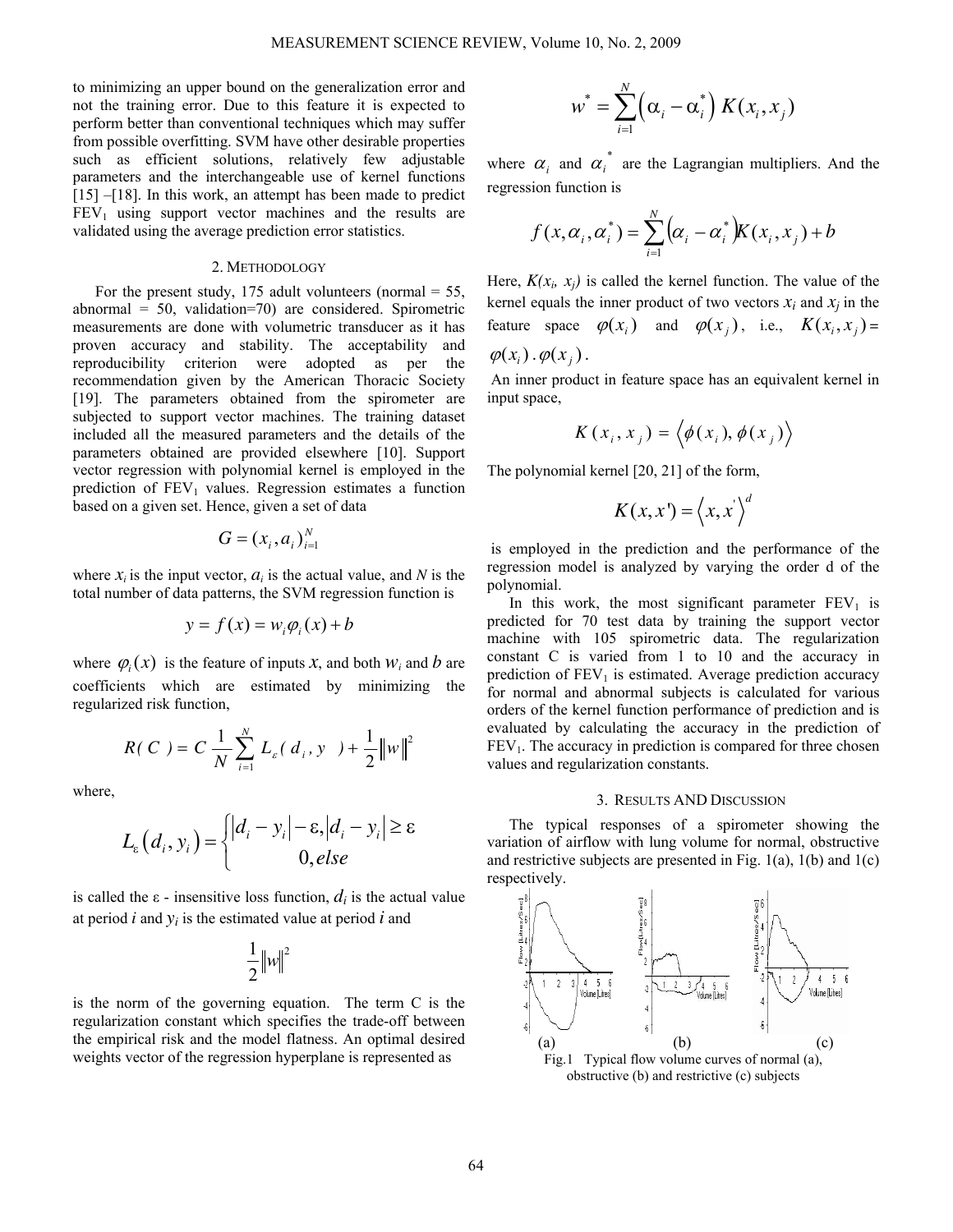The normal flow-volume curve is found to have a rapid peak expiratory flow rate with a gradual decline in flow. In restrictive subjects, the shape of the flow volume loop is relatively unaffected, but the overall size of the curve appears smaller when compared to normal. And in obstruction, there was a rapid peak expiratory flow but the curve descends more quickly than normal and takes on a concave shape.

The most significant spirometric respiratory parameter  $FEV<sub>1</sub>$  is predicted using support vector regression model employing polynomial kernel. The efficiency of the SVM model is analyzed by varying the regularization constant from 1 to 10. The accuracy in prediction for all the subjects is found to be high for C=10 compared to all the other values. Also, the accuracy is found to saturate after this value and thus further results are presented for C=10. Hence, for the remaining study,  $C = 10$  is chosen to be the optimum upper bound.



Fig.2 Deviation of the predicted values from the measured  $FEV<sub>1</sub>$ values for (a) normal and (b) abnormal subjects

Also, it is found that prediction is efficient irrespective of the subjects and the deviation of predicted values from the measured values is less for normal subjects. Fig. 2(a) and (b) show the deviations in the predicted  $FEV<sub>1</sub>$  values from the measured values for normal and abnormal subjects respectively. It is observed from the results that the measured and the predicted  $FEV<sub>1</sub>$  values are nearly the same for most of the subjects.

The average prediction accuracies for normal and abnormal subjects are estimated with polynomial kernel with chosen orders. The average prediction accuracy for normal subjects is shown in Fig. 3 as function of order of the kernel for a regularization constant of C=10. It is understood from the results that normal subjects have a consistent accuracy with higher values for order of the kernel to be 2.

Table 1

Statistics of the measured and predicted  $FEV<sub>1</sub>$  for all the subjects

| Subjects | Mean $\pm$ Standard deviation |                  |
|----------|-------------------------------|------------------|
|          | Measured $FEV1$               | Predicted $FEV1$ |
| Normal   | $2.59\pm0.43$                 | $2.62\pm0.41$    |
| Abnormal | $2.12\pm 0.55$                | $2.12\pm0.53$    |

The statistical analysis of the measured and predicted values for all the subjects is shown in Table 1. It is seen that the mean of both the values for normal subjects is higher than that of abnormal subjects and their standard deviation is also lower.



Fig.3 Variation of percentage average prediction accuracy with chosen orders of the kernel for normal and abnormal subjects and regularization constant (C=10)

The number of support vectors employed by the SVM model for the prediction of  $FEV<sub>1</sub>$  in normal and abnormal subjects with its corresponding prediction errors is shown in Fig. 4.

It is observed from the results that minimum number of support vectors is utilized by kernel of order 2 when compared to the other orders. Further, the average prediction accuracy is found to correlate well with the number of support vectors employed in the prediction. For a support vector regression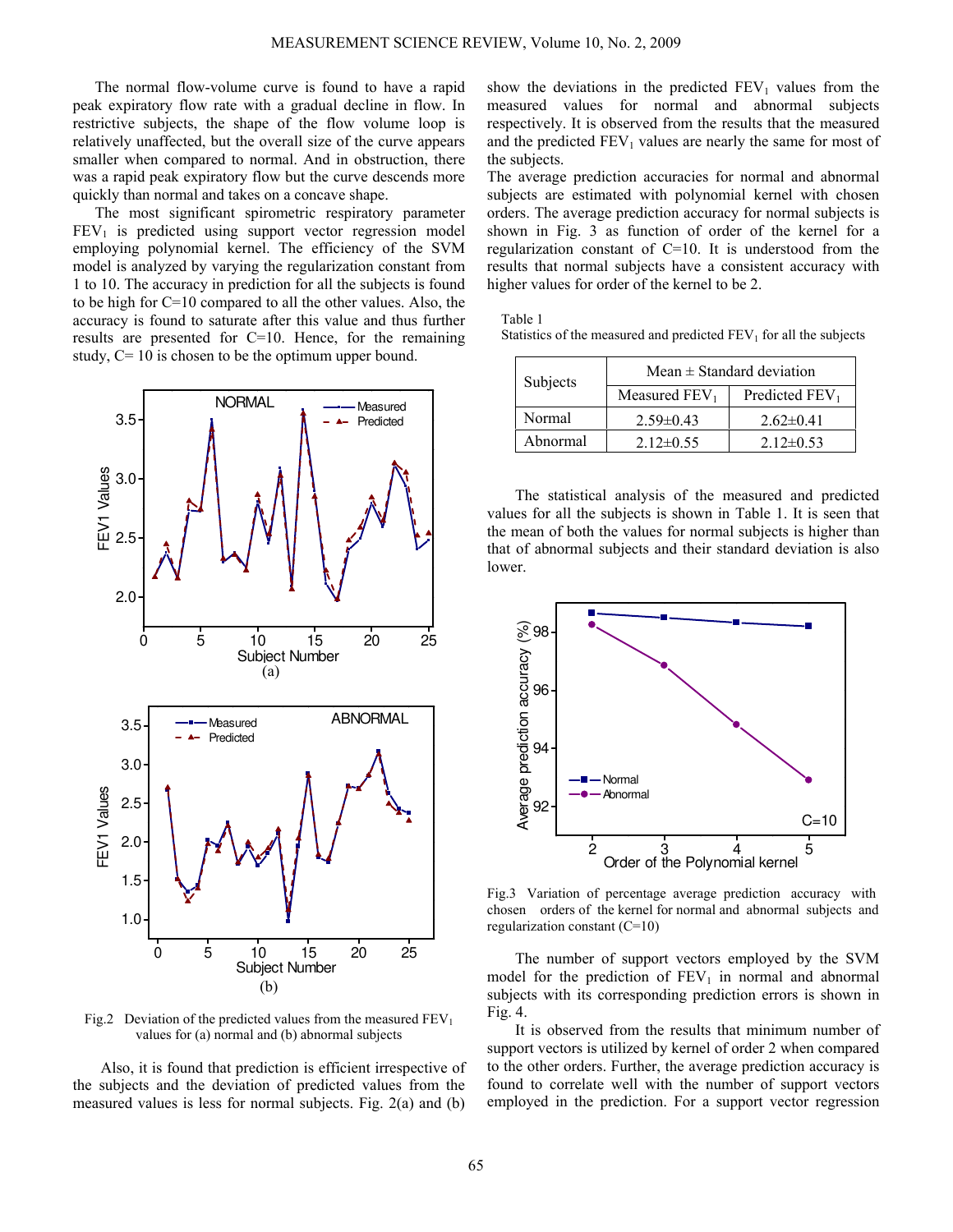model using a smaller number of support vectors, the prediction accuracies are also found to be high irrespective of the subjects. And the accuracy in prediction is found to be high for normal subjects compared to the abnormal subjects.



Fig.4 Variations in the average prediction error for normal and abnormal subjects with the number of support vectors employed by the polynomial kernels at chosen orders of the kernel and regularization constant of C=10.

## 4. CONCLUSIONS

Forced expiratory volume in one second is a very useful index for clinical monitoring and assessment. It has been shown that many times spirometric measurements result in incomplete dataset. Hence, the prediction of  $FEV<sub>1</sub>$  has been considered significant. There are some earlier reports where prediction of  $FEV_1$  has been demonstrated using neural networks [10].

In this work, attempt has been made to predict  $FEV<sub>1</sub>$ values using support vector regression in order to enhance the spirometric investigations. For this analysis both normal and abnormal subjects were used. Support vector regression technique with polynomial kernel was employed in the prediction. Optimum value of the order of the kernel was chosen based on the accuracy in prediction. Further, the support vectors that characterize the regression results were also analyzed. The optimum value of the order of the polynomial kernel was found to be 2 and the regularization constant was 10. The prediction accuracy for normal subjects is found to be high when compared to the abnormal subjects. Further, it seems that optimization of the upper bound of the regularization constant and the kernel width using standard optimization techniques would yield better prediction of  $FEV<sub>1</sub>$ with maximum accuracy. We have observed that the degree of severity and classification of abnormalities could be achieved by trying the prediction process with other kernels.

# ACKNOWLEDGEMENT

 The authors would like to thank Dr. Sridharan for his help in clinical data collection.

# **REFERENCES**

- [1] Miller, M.R., Hankinson, J., Brusasco, V., Burgos, F., Casaburi, R., Coates, A., Crapo, R., Enright, P., van der Grinten, C.P.M., Gustafsson, P., Jensen, R., Johnson, D.C., MacIntyre, N., McKay R., Navajas, D., Pedersen, O.F., Pellegrino, R., Viegi, G. and Wanger J.(2005). *Standardisation of spirometry. European Respiratory Journa*l, 26, 319–338.
- [2] Pierce, R. (2004). Spirometer: An essential clinical measurement. *Australian Family Phyician*, 34, 535 – 539.
- [3] American Thoracic Society. (1991). Lung function testing: selection of reference values and interpretative strategies. *American Reviews on Respiratory Diseases,* 144: 1202-18.
- [4] Wagner, N. L., Beckett, W. S. and Steinberg, R. (2006). Using Spirometry results in occupational medicine and research: common errors and good practice in statistical analysis and reporting, *Indian Journal of Occupational Environmental Medicine*, 10, 5-10.
- [5] David, P. J., Pierce, R. (2008). Spirometry The measurement and interpretation of ventilatory function in clinical practice. *Spirometry Handbook*, 3rd edition. 1-24.
- [6] Aaron, S. D., Dales, R. E. and Cardinal. P. (1999). How accurate is spirometry at predicting restrictive pulmonary impairment. *Chest*, 115, 869–873.
- [7] Sahin, D., Ubeyli, E.D., Ilbay, G., Sahin, M. and Yasar, A. B. (2009). Diagnosis of airway obsruction or restrictive spirometric patterns by multiclass support vector machines, *Journal of Medical Systems*, DOI 10.1007/s10916-009-9312-7.
- [8] Ulmer, W.T. (2003). Lung function Clinical importance, problems and new results. *Journal of Physiology and Pharmacology*, 54, 11-13.
- [9] Schermer, T.R., Jacobs, J.E. and Chavennes, N.H. (2003). Validity of spirometric testing in a general practice population of patients with chronic obstructive pulmonary disease (COPD), *Thorax*, 58, 861–866.
- [10] Sujatha C. M. and Ramakrishnan S. (2009). Prediction of Forced Expiratory Volume in Normal and restrictive respiratory functions using spirometry and self organizing map, *Journal of Medical Engineering and Technology*, 33, 19-32.
- [11] Sujatha C. M., Mahesh V. and Ramakrishnan S. (2008). Comparison of two ANN methods for classification of spirometer data, *Measurement Science Review*, 8 (2), 53 – 57.
- [12] Smola A. J. and Schölkopf B. (2004). A tutorial on support vector regression, *Statistical Computing*, 14, 199 – 222.
- [13] Vapnik V. N. (1998). Statistical Learning Theory. New York: John Wiley & Sons.
- [14] Cristianini, N., and Shawe-Taylor, J. (2000). An introduction to support vector machines. Cambridge: Cambridge University Press.
- [15] Lee, J., Blain, S., Casas, M., Kenny, D., and Berall, G.